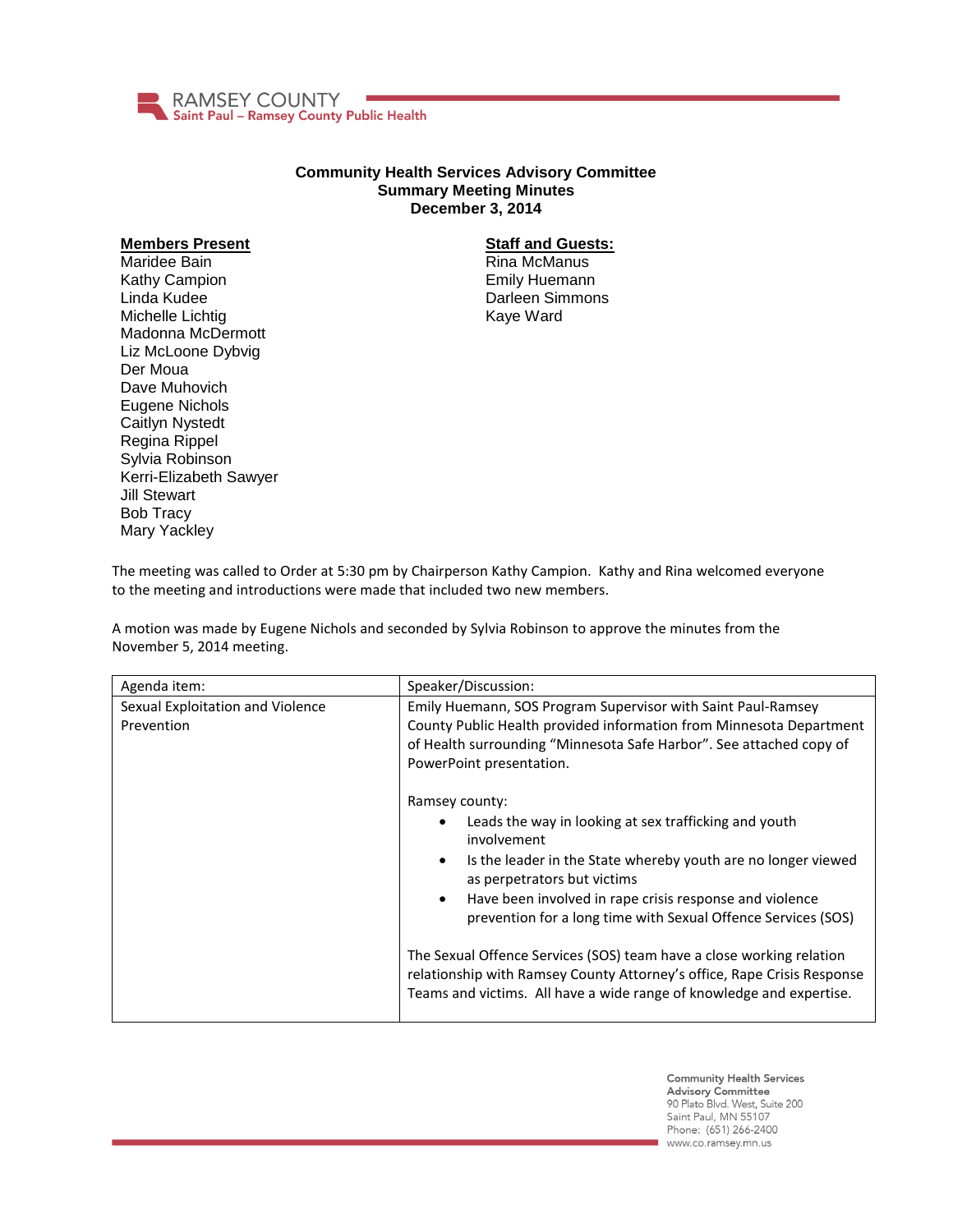

|                                                 | Earlier this year, Saint Paul - Ramsey County staff including Director<br>Rina MCManus, Clinic Services Manager Diane Haugen and SOS<br>Supervisor Emily Huemann attended a 2 day workshop sponsored by the<br>Association of Minnesota Counties (AMC) to learn about sex trafficking<br>in Minnesota and what can be done statewide to address this issue.                                                                                                                                                                                                                                  |
|-------------------------------------------------|----------------------------------------------------------------------------------------------------------------------------------------------------------------------------------------------------------------------------------------------------------------------------------------------------------------------------------------------------------------------------------------------------------------------------------------------------------------------------------------------------------------------------------------------------------------------------------------------|
|                                                 | Saint Paul - Ramsey County Public Health sponsored a workshop on sex<br>trafficking for the Metro Area Public Health Departments and gathered<br>information on the role and responsibilities of local public health to<br>address this issue.                                                                                                                                                                                                                                                                                                                                               |
|                                                 | The Community Health Services Advisory Committee proposed activities<br>and action for violence prevention. Darlene Simmons, Chair of the<br>Violence Prevention Action Team will utilize recommendations for the<br>work plan.                                                                                                                                                                                                                                                                                                                                                              |
|                                                 | Bring this issue to the attention of the community                                                                                                                                                                                                                                                                                                                                                                                                                                                                                                                                           |
|                                                 | Identify youth-focused resources                                                                                                                                                                                                                                                                                                                                                                                                                                                                                                                                                             |
|                                                 | Reframe discussions to focus on perpetrators                                                                                                                                                                                                                                                                                                                                                                                                                                                                                                                                                 |
|                                                 | Address stigma with youth involved<br>$\bullet$                                                                                                                                                                                                                                                                                                                                                                                                                                                                                                                                              |
|                                                 | Promote comprehensive sex education in schools<br>$\bullet$                                                                                                                                                                                                                                                                                                                                                                                                                                                                                                                                  |
|                                                 | Committee members will identify future opportunities for information<br>and education on sex trafficking.                                                                                                                                                                                                                                                                                                                                                                                                                                                                                    |
| Discussion of meeting agenda topics for<br>2015 | Communication will be sent to committee members requesting input<br>about the topics for discussion in 2015.                                                                                                                                                                                                                                                                                                                                                                                                                                                                                 |
| Updates                                         | The Family Health Division utilizes specific evidence-based models and<br>tools in providing home visiting services to clients. We have already<br>been accredited for use of the Nurse-Family Partnership model and have<br>sought certification for use of the Healthy Families America model. The<br>accreditation review team conducted their assessment the last week of<br>Nov, 2014.                                                                                                                                                                                                  |
|                                                 | Healthy Families America Certification:                                                                                                                                                                                                                                                                                                                                                                                                                                                                                                                                                      |
|                                                 | Members of the Healthy Families Home Visiting Community Council<br>were asked to participate in interviews with the Accreditation Review<br>Team. Eugene Nichols and Der Moua volunteered to be a part of this<br>Site Visit. As a part of preparation for the visit, Eugene reviewed policies<br>and procedures and provided his input in order to meet accreditation<br>requirements. Community Council meetings are held quarterly to<br>review, provide input into, and discuss the required elements of the HFA<br>model. Additionally, as part of the meetings, various members of the |

**Community Health Services<br>Advisory Committee**<br>90 Plato Blvd. West, Suite 200<br>Saint Paul, MN 55107<br>Phone: (651) 266-2400 www.co.ramsey.mn.us